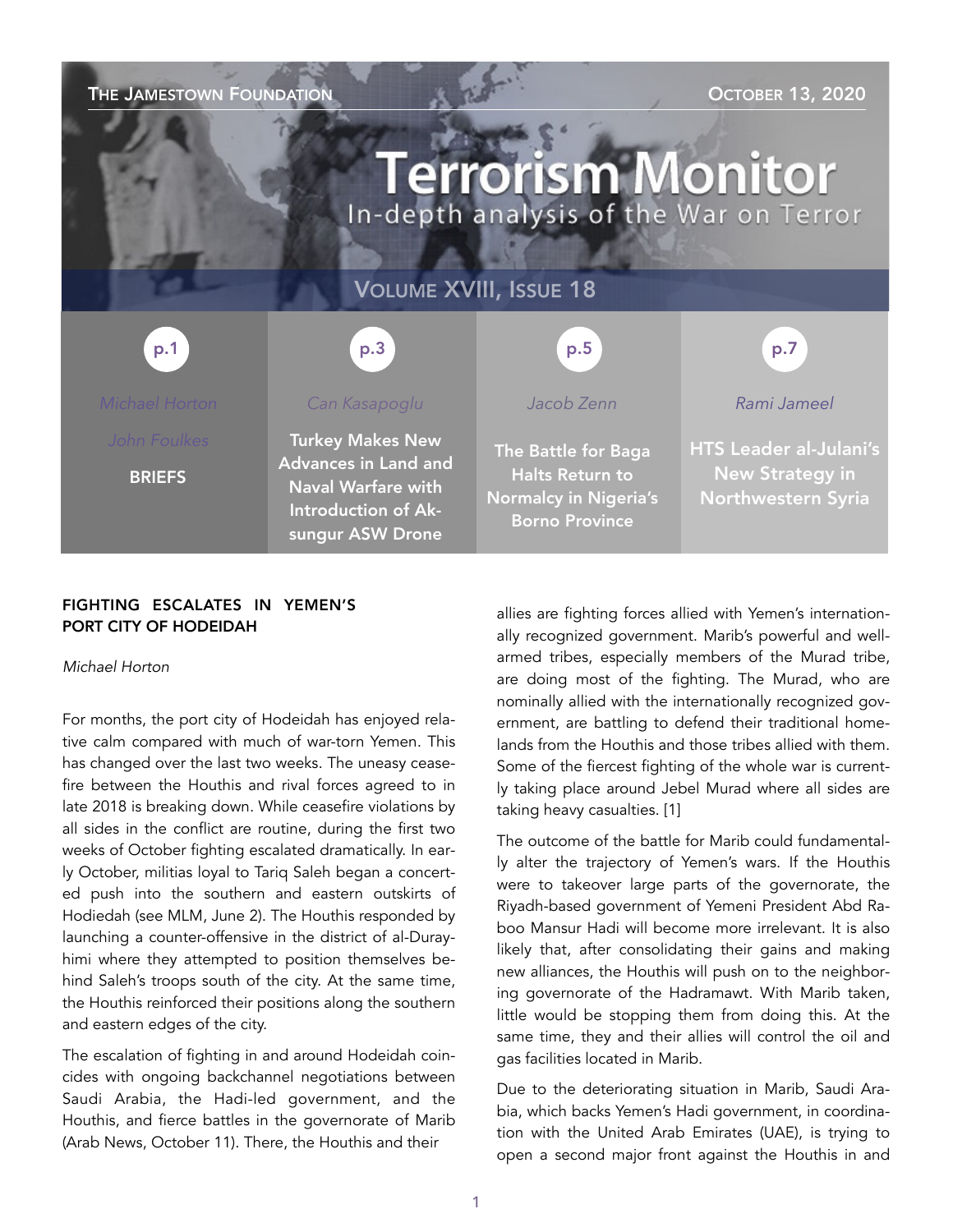around Hodiedah. Tariq Saleh, the nephew of Yemen's former president Ali Abdullah Saleh, is leading this effort. Tariq Saleh, who led Yemen's Presidential Guard before his uncle handed power to Hadi, is a capable military leader who has formed a diverse and well-paid coalition of fighters. In contrast with those forces nominally allied with the Hadi government, Saleh's militias are consistently paid, enjoy something of a chain of command, and are well-supplied. [2]

None of this means that Saleh and those forces fighting with him will succeed in taking Houthi-held territory around Hodeidah. The terrain and internal political dynamics work against this. It is likely that Saleh and his backers, namely the UAE and Saudi Arabia, know this. However, the escalation of fighting in and around Hodiedah is increasing pressure on the Houthis at a time when they have been forced to redeploy large numbers of fighters to Marib. The Houthis also face growing financial pressure. The costs of supplying more fighters may pressure them to further "tax" Yemeni citizens and businesses. These taxes, the Houthis' inability to pay government salaries, and human rights abuses, drive discontent in those areas they control.

The escalation of fighting in and around Hodeidah could severely impact the already dire humanitarian crisis in Yemen. Ninety percent of Yemen's food is imported and most of this arrives via the Port of Hodeidah. While the port continues to operate, fighting outside the port and city is already disrupting distribution. The moves made by Tariq Saleh and his backers may well put additional pressure on the Houthis, but it is Yemeni civilians who will pay the price.

*Michael Horton is a Fellow for Arabian affairs at the Jamestown Foundation.* 

#### **Notes**

[1] Interview with a Yemen-based analyst, October 2020.

[2] Interview with a former Yemeni government official, October 2020.

### CAMP TURKSOM AND MILITARY TRAINING CE-MENTS TURKISH TIES TO SOMALIA

### *John Foulkes*

On October 3, a Somali National Army (SNA) convoy was ambushed in the southern province of Lower Shabelle province, resulting in a firefight that purportedly lasted several hours [\(Garowe Online](https://www.garoweonline.com/en/news/somalia/al-shabaab-ambushes-turkish-trained-sna-troops-in-somalia), October 5). The convoy was escorted by 'Gorgor' (meaning 'eagle' in Somali) soldiers, elite troops who were trained by the Turkish military. Turkey has been building its ties with Somalia since President Recep Tayyip Erdogan first visited the country in 2011 to offer humanitarian aid during the height of the famine there. Since then, the relationship has grown dramatically, with military ties and counterterrorism training forming a fundamental section of the Turkish-Somali relationship.

The most notable representation of these military ties is Camp TURKSOM, a 400-hectare training base Turkey paid \$50 million to construct in Mogadishu. Construction took two years and the base officially opened on September 30, 2017. The camp represents Turkey's largest overseas military base, capable of training up to 1,500 recruits at a time ([Al Jazeera,](https://www.aljazeera.com/news/2017/10/1/turkey-sets-up-largest-overseas-army-base-in-somalia) October 1, 2017).

Speaking to Anadolu Agency, the Turkish Ambassador to Somalia Mehmet Yilmaz said in August that, "Turkey's military cooperation with Somalia is of critical importance for this country. It contributes to Somalia's security and its fight against terror." The ambassador stated that 2,500 Somali soldiers have been trained thus far, with the training regime consisting of basic training in Camp TURKSOM followed by "commando training" in Isparta province, Turkey. Turkey projects that it will eventually train a third of the Somali military, or 5,000 soldiers of a total number of 15,000-16,000 personnel ([Anadolu](https://www.aa.com.tr/tr/turkiye/turkiyenin-mogadisu-buyukelcisi-yilmaz-somali-ordusunun-3te-1ini-turkiye-egitmis-olacak/1930920) [Agency,](https://www.aa.com.tr/tr/turkiye/turkiyenin-mogadisu-buyukelcisi-yilmaz-somali-ordusunun-3te-1ini-turkiye-egitmis-olacak/1930920) August 4). Yilmaz cited the decrease of 2,000 troops this year in the number of African Union Mission in Somalia (AMISOM) forces stationed in the country, saying that there is an immediate need for a large, well-trained national armed forces [\(Daily Sabah,](https://www.dailysabah.com/politics/turkey-to-train-13-of-entire-somali-military-envoy-says/news) August 4).

On August 24, Turkey donated 12 armored personnel carriers to Somalia for use by the Gorgor soldiers. The ceremony was attended by Ambassador Yilmaz, Somali Defense Minister Hassan Ali Mohamed and Somali Armed Forces Commander General Odawa Yusuf Rageh [\(Daily Sabah,](https://www.dailysabah.com/politics/turkey-donates-armored-personnel-carriers-to-somalia/news) August 28).

The first Somali troops trained by the Turkish military graduated in December 2017 [\(Anadolu Agency,](https://www.aa.com.tr/en/pg/photo-gallery/somali-cadets-graduate-from-turkish-military-academy) December 23, 2017). Since then, the Turkish-trained Somali special forces have been actively engaged in the war against the al-Shabaab insurgency,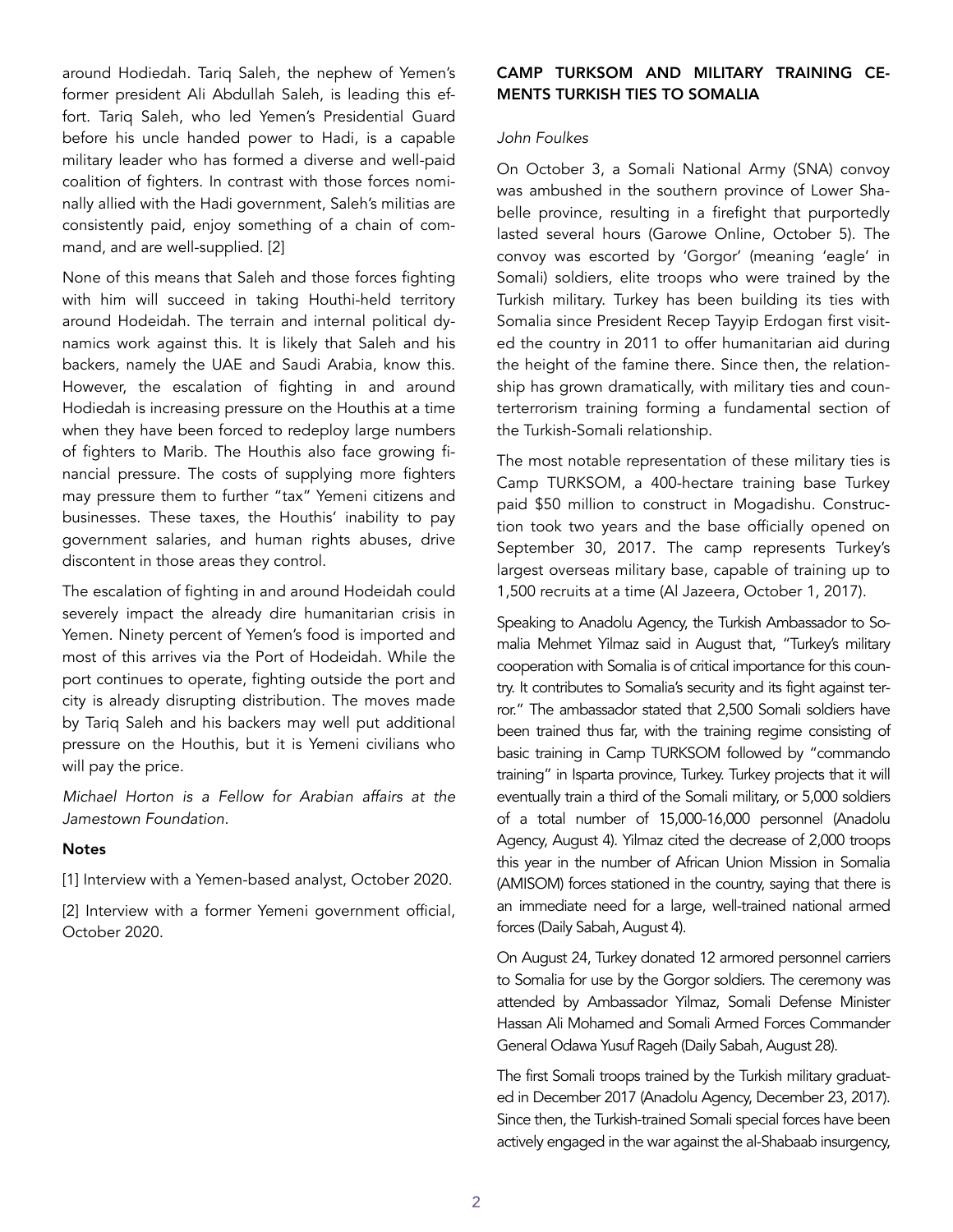taking part in operations that liberated towns occupied in Lower Shabelle, as well as counterterrorism operations in Mogadishu ([Somali Affairs,](https://www.somaliaffairs.com/news/somali-security-forces-kill-military-commander-in-mogadishu/) October 19, 2019).

The activities of the elite Turkish-trained units in the SNA have not been without controversy, however. In February, the Federal Government of Somalia (FGS) deployed Gorgor troops and another Turkish-trained unit, the Haram'ad (meaning 'cheetah' in Somali), to the Gedo region of Jubaland, near the border with Kenya, resulting in clashes with local forces loyal to the autonomous administration of the state. The clashes reportedly displaced 50,000 civilians, and drew . Haram'ad forces also took part in fighting in the Dhuusamaareeb region of Galmudug state, located in the center of the country, against the Ahl al-Sunna wal Jama'a (ASWJ) militia. The fighting, which took place on February 27 and 28, allegedly resulted in dozens of casualties and the surrender of the ASWJ leadership to the FGS [\(UNSC Report,](https://www.securitycouncilreport.org/atf/cf/%7B65BFCF9B-6D27-4E9C-8CD3-CF6E4FF96FF9%7D/S_2020_398.pdf) May 15). Opposition figures accused Somali President Mohamed Abdullahi Mohamed, known popularly as "Farmajo," of using the Turkishtrained troops to stir internal conflict for his political advantage [\(Garowe Online,](https://www.garoweonline.com/en/news/somalia/turkey-under-pressure-to-stop-funding-troops-involved-in-somalia-violence) March 5).

These controversies within Somalia are unlikely to turn Turkey away from its continued military training programs and wideranging support for the FGS. Turkey's involvement in Somalia is at least partially motivated by the country's strategic location near the Bab al-Mandeb strait and as a byproduct of the growing rivalry between Turkey and its ally Qatar on one side, and Saudi Arabia, the UAE, Bahrain and Egypt on the other. The UAE has formed a close relationship with the autonomous state of Puntland, in Somalia's north, training and funding the state's maritime police force [\(Garowe Online,](https://www.garoweonline.com/en/news/puntland/somalia-uae-confirms-to-continue-supporting-puntland-troops) April 14, 2018). The UAE also plans on developing Berbera port in the selfdeclared Republic of Somaliland, to the chagrin of Mogadishu who accuses Abu Dhabi of fanning internal division (see [Terror](https://jamestown.org/program/briefs-330/)[ism Monitor,](https://jamestown.org/program/briefs-330/) June 17).

Camp TURKSOM is Turkey's largest overseas military facility, located in a strategically placed country riven by internal conflict and a long-running Islamist insurgency. Turkey's growing influence in the country is emblematic of its recent active foreign policy, defined by rivalry with the Gulf States and an assertive pursuit of its interests. As more Somali soldiers are trained by Turkish military advisors and in Turkey itself, Ankara is likely to continue seeing its influence rise in Mogadishu.

*John Foulkes is a Program Associate for Jamestown's Global Terrorism Analysis program. He is the assistant editor of* Terrorism Monitor*, and managing editor of* Militant Leadership Monitor*.*

## Turkey Makes New Advances in Land and Naval Warfare with Introduction of Aksungur ASW Drone

### *Can Kasapoglu*

Turkish drone warfare capabilities have made a significant impression in operations against Russian-supported Syrian forces in Idlib, Syria in February and March, 2020, and more recently through the ongoing Azerbaijan-Armenia conflict in Karabakh. Recently, Turkey has unveiled a new unmanned aerial vehicle (UAV) system that could play a critical role in anti-submarine warfare, potentially bolstering Ankara's influence in a volatile region.

### Meet Turkey's Aksungur

The Aksungur unmanned aerial vehicle (UAV), from TUSAS—the makers of the ANKA drone—will carry a 750-kilogram combat payload in the maritime patrol and strike package configuration, and 150-kilogram in signals intelligence (SIGINT) and electronic intelligence (ELINT) equipment [\(TUSA](https://www.tusas.com/urun/aksungur)Ş, October 9). The drone will have satellite communications (SATCOM) features, which will make it more resilient in jammed environments, as well as advanced sensors such as synthetic aperture radar/ground-moving target indicator (SAR/ GMTI), which enables it to strike mobile surface targets—like convoys and road-mobile launchers—in large spaces and under any weather condition [\(TUSA](https://www.tusas.com/uploads/2019/12/aksungur-flyer.pdf)Ş, October 9).

TUSAŞ' Aksungur has showcased promising signs in recent tests. In September 2020, the UAV flew continuously for more than a day—28 hours to be precise—with a payload of 12 Roketsan-manufactured MAM-L smart munitions loaded ([Anadolu Ajansı,](https://www.aa.com.tr/tr/bilim-teknoloji/aksungur-tam-yuklu-muhimmatla-1-gunden-fazla-uctu/1976732) September 17). Prior to the armed test-flight, the platform even scored an impressive 49-hour non-stop flying capability [\(Anadolu](https://www.aa.com.tr/tr/turkiye/aksungur-iha-49-saatlik-ucusa-imza-atti/1961197)  [Ajansı,](https://www.aa.com.tr/tr/turkiye/aksungur-iha-49-saatlik-ucusa-imza-atti/1961197) September 2).

The 750-kilogram combat payload will enable Aksungur to carry a broad-array of missiles. These include TEBER-82 bombs, which are modernized MK-82-class bombs with joint direct attack munitions standards by GPS/INS additions, and Roketsan's UMTAS anti-tank missiles with tandem warhead against reactive explosive armor ([Roketsan,](https://www.roketsan.com.tr/en/product/umtas-long-range-anti-tank-missile-system/) October 9).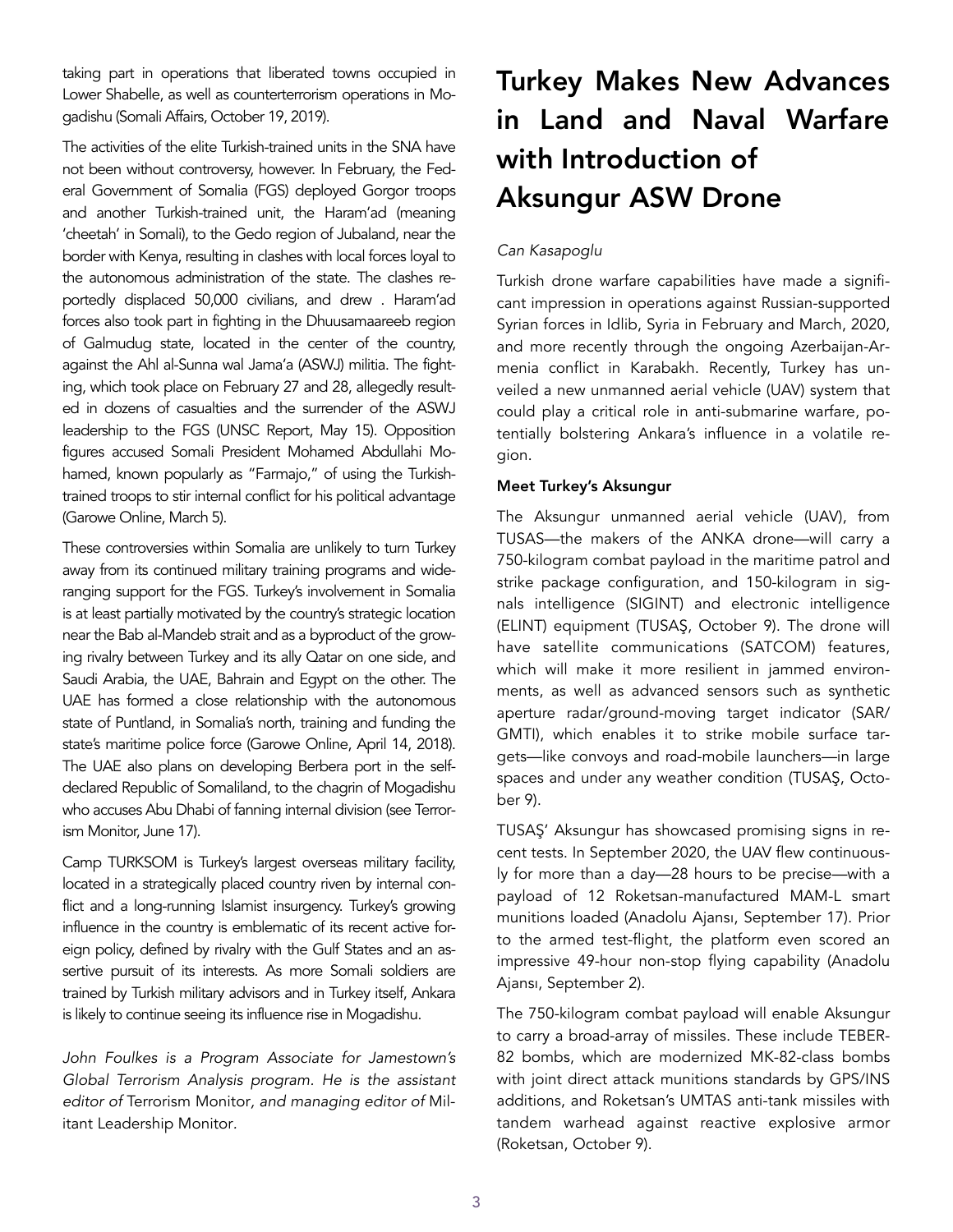Nevertheless, the real 'beauty' of Turkey's new UAV is something different. Of the Aksungur UAV's payload configuration, sonobuoy pod and magnetic anomaly detector (MAD) boom features are critical ([TUSA](https://www.tusas.com/uploads/2019/12/aksungur-flyer.pdf)Ş, October 9). Equipped with these systems, Aksungur would make an important anti-submarine warfare asset. The Turkish press already nicknamed the drone as 'the submarine hunter' [\(TRT Haber,](https://www.trthaber.com/haber/gundem/aksungur-ege-ve-akdenizde-denge-degistirecek-513808.html) September 4). With the antisubmarine warfare characteristics, it is likely that the Turkish Navy will be the Aksungur's first customer.

### Dronization of the Turkish Navy

The Turkish Navy is also a part of the Turkish military's 'dronization' trend. As of August 2020, the navy operates at least four ANKA-variant UAVs with synthetic aperture radar (SAR)/inverse synthetic aperture radar (ISAR) sensors and electro-optical/infra-red cameras. The Turkish Navy primarily uses its TUSAS-made ANKA drones for intelligence, surveillance, target acquisition, and reconnaissance (ISTAR) missions. In this respect, the latest Otomatik Tanımlama Sistemi (Automatic Identification System, or AIS) upgrade enables the UAVs to identify surface vessels within hundreds of miles and share the findings with command and control hubs. Aksungur can be networked with the ANKA baseline through datalinks and can use the same control stations [\(Anadolu](https://www.aa.com.tr/tr/turkiye/deniz-kuvvetleri-komutanligina-bir-anka-daha-teslim-edildi/1951276)  [Agency,](https://www.aa.com.tr/tr/turkiye/deniz-kuvvetleri-komutanligina-bir-anka-daha-teslim-edildi/1951276) August 24; [TUSA](https://www.tusas.com/uploads/2019/12/aksungur-flyer.pdf)Ş, October 9). The Turkish Navy also operates Baykar's combat-proven Bayraktar TB-2 drones, which were delivered last year ([Milliyet,](https://www.milliyet.com.tr/ekonomi/deniz-kuvvetleri-komutanligina-teslim-edilen-siha-ilk-test-ucusunu-yapti-2859618)  April 16, 2019).

The navy's drone warfare identity brings about new horizons to Turkey's unmanned military systems capabilities and concepts of operations. Back in April 2018, for example, the Turkish Navy's ANKA flights, close to the island of Rhodes, alarmed Greece and led to the scramble of F-16s by Athens [\(Milliyet,](https://www.milliyet.com.tr/gundem/anka-icin-f-16-kaldirmislar-2642500) April 6, 2018). With Aksungur, Turkey's under-sea warfare capabilities will have an additional robotic angle. From a military planning standpoint, delegating some anti-submarine warfare tasks to unmanned systems will bring defense economics benefits due to lower operational costs. Unmanned systems will be able to relieve surface combatants and maritime patrol aircraft of added burdens, especially in high-risk areas [\(Defense News,](https://www.defensenews.com/opinion/commentary/2020/04/13/us-navy-should-turn-to-unmanned-systems-to-track-and-destroy-submarines/) April 13).

### Aksungur Deployment Options

The new Aksungur line will be a force-multiplier to the Turkish naval deterrent in Ankara's chosen frontier. Turkey, a critical NATO nation, can employ its ASW drones to track Russian submarine activity in the Black Sea or the Mediterranean. Alternatively, they can take part in the recent Turkish-Greek confrontation in the Aegean and track Greece's 11-piece submarine fleet ([The Greek](https://www.hellenicnavy.gr/en/fleet/submarines.html) [Navy,](https://www.hellenicnavy.gr/en/fleet/submarines.html) October 12).

A geopolitical game-changer, and a political-military signal that would deeply undermine Turkey's already troubled relations with the European Union, would be forward-deploying a few Aksungur UAVs to the Gecitkale military airport in Cyprus. Turkey already deployed unarmed variants of Baykar's famous Bayraktar TB-2 drones to Gecitkale, back in late 2019 ([Baykar,](https://www.baykarsavunma.com/haber-Turkiyeden-KKTCye-ilk-Bayraktar-TB2-IHA-indi.html) December 16, 2019).

Another critical deployment alternative would be Libya. Open-source intelligence assessments suggest heated submarine activity in the Mediterranean, with approximately 20 to 30 pieces operating in the area at the time of writing [\(Defense News,](https://www.defensenews.com/global/europe/2020/06/22/a-naval-arms-race-is-gaining-speed-in-the-mediterranean-sea/) June 22). Furthermore, Aksungur's potential deployment in Libya would not only change the naval calculus, but also the land warfare parameters of that conflict. Compared to Turkey's current combat drones, Aksungur will have a much larger payload that would allow for greater robust fire-power at a time and a higher operational tempo.

In any case, the Turkish Navy's dronization trend will gain a new edge with Aksungur, and wherever it is deployed, the new UAV will pose some trouble to a potential adversary's under-sea platforms.

Finally, one should note that Aksungur can make a lucrative export asset. For a long time, Turkey has eyed the Asian weapons market [\(Nikkei,](https://asia.nikkei.com/Politics/International-relations/Turkey-begins-to-rival-China-in-military-drones) October 7). Notably, drone warfare, submarine activity, and unmanned capabilities in sea warfare settings remain of high interest in that part of the world.

All in all, Turkey's drone proliferation has entered a new stage involving more advanced systems with higher payloads. The progress strategically translates into concepts of operations. While Baykar's Akinci is set to make a deep-strike asset, by carrying indigenous SOM airlaunched cruise missiles with an approximately 250 kilometer range, Aksungur is readying to 'dronize' Turkey's anti-submarine warfare capabilities [\(Baykar,](https://www.baykarsavunma.com/iha-14.html) October 9). Turkey's la belle époque in unmanned systems is yet to come.

*Dr. Can Kasapoglu is the director of the defense and security program at the Istanbul-based think-tank EDAM and a fellow with the German research institute SWP. Dr. Kasapoglu holds a M.Sci. degree from the Turkish Military Academy and a Ph.D. from the Turkish War College.*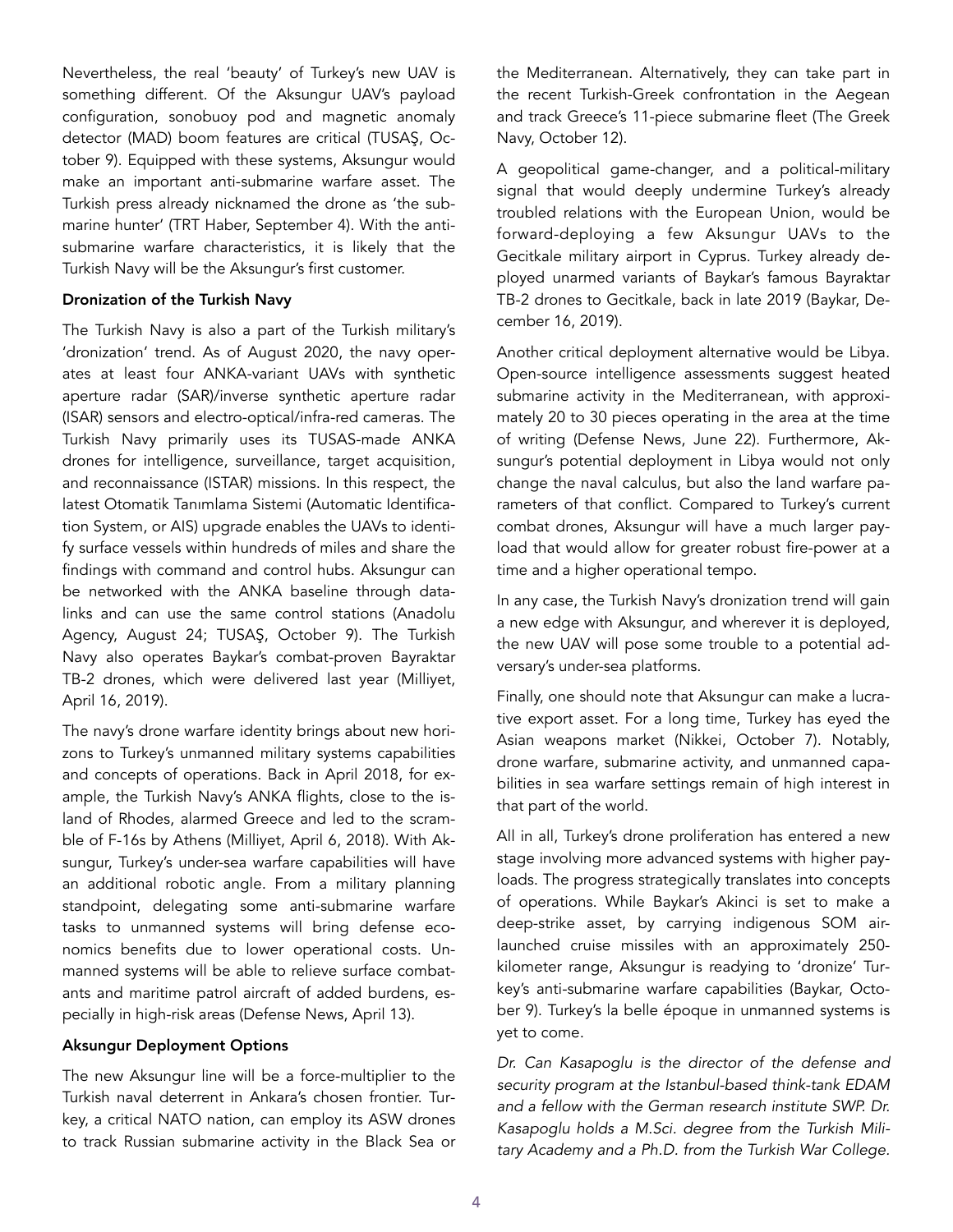*Dr. Can Kasapoglu was an Eisenhower fellow at the NATO Defense College in Rome and a visiting scholar the the NATO Coopertive Cyber Defense Center of Excellence in Tallinn. His works can be followed @Edam-Defense*

### The Battle for Baga Halts Return to Normalcy in Nigeria's Borno Province

#### *Jacob Zenn*

The town of Baga, Nigeria on Lake Chad's shorelines is where Boko Haram originally made its mark as one of the world's most lethal jihadist movements. In January 2015, when Boko Haram was conquering territory throughout northeastern Nigeria's Borno State, the group finally captured Baga and killed an estimated amount of 200 to even 2,000 civilians [\(Vanguard,](https://www.vanguardngr.com/2015/01/boko-haram-killed-woman-labour-baga-massacre-amnesty-intl/) January 17, 2015). Although Baga was soon retaken by the Nigerian army, the vast civilian casualties became a stumbling block in intra-Boko Haram relations.

In the weeks before Boko Haram leader Abubakar Shekau pledged loyalty to Islamic State (IS) in March 2015, Boko Haram's "official spokesman," Abu Musab al-Barnawi, issued a video on the IS-supported Twitter account for Boko Haram [\(Al-Urwha Al-Wutqha,](https://unmaskingbokoharam.com/2019/04/10/al-urwha-al-wutqha-interview-with-the-official-spokesman-january-27-2015/) January 27, 2015). He claimed civilians were spared in Baga and only pro-government militiamen who did not repent were killed. This represented a disconnect between al-Barnawi and Shekau, because the latter gloated in a video about the mass killings in Baga. The episode exemplified al-Barnawi's relative moderation compared to the more extreme Shekau [\(YouTube,](https://unmaskingbokoharam.com/2019/04/07/abubakar-shekau-message-to-the-world-on-baga-january-20-2015/) January 20, 2015).

Eventually, in August 2016, al-Barnawi petitioned IS to remove Shekau from the leadership of Boko Haram's post-March 2015 successor group, Islamic State in West Africa Province (ISWAP), because of Shekau's megalomania and killing of Muslim civilians ([Al-Haqaiq,](https://unmaskingbokoharam.com/2019/05/10/abu-musab-al-barnawi-slicing-off-the-tumor-book-june-2018/) June 2018). Islamic State consented and al-Barnawi became the new ISWAP leader. Shekau, based in Sambisa Forest, southern Borno, revived Boko Haram in August 2016, which had been inactive since March 2015 [\(You-](https://unmaskingbokoharam.com/2019/04/09/abubakar-shekau-and-man-chari-message-from-the-soldiers-video-august-8-2016/)[Tube,](https://unmaskingbokoharam.com/2019/04/09/abubakar-shekau-and-man-chari-message-from-the-soldiers-video-august-8-2016/) August 8, 2016). Al-Barnawi, in contrast, made his base around Lake Chad, including near Baga.

After August 2016, ISWAP clashed with Boko Haram and became the stronger faction. ISWAP not only harassed the Nigerian army's military posts throughout Borno, but also incurred into Niger, Chad, and Cameroon. The culmination of ISWAP's raids was its sacking of the multinational military base in Baga in December 2018. An ISWAP video later showed the group executing Nigerian soldiers, burning naval boats along Lake Chad, and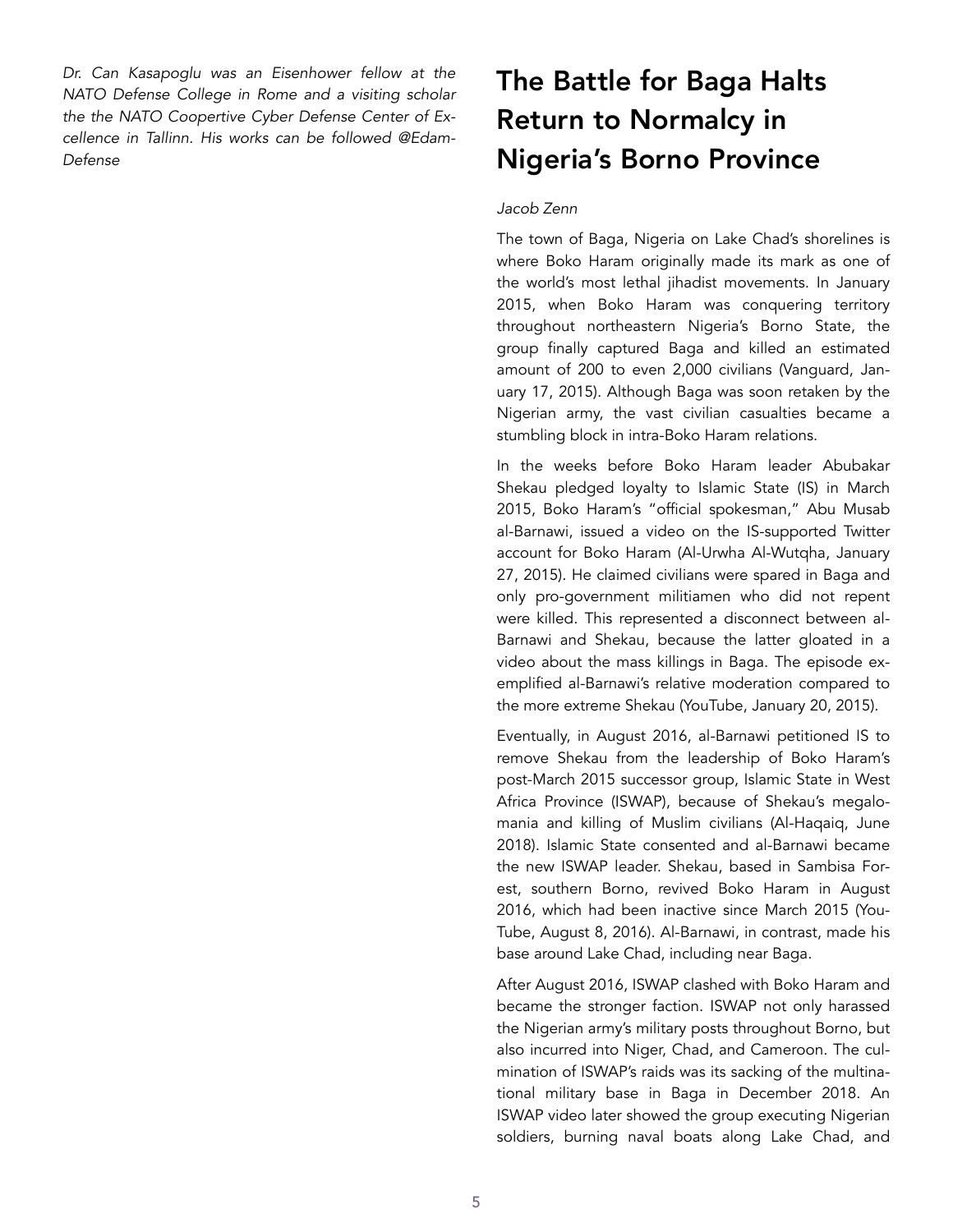roaming free in municipal areas of villages surrounding Baga [\(Telegram,](https://unmaskingbokoharam.com/2019/04/29/iswap-emigration-and-combat-january-15-2019/) January 15, 2019).

### ISWAP's Documentation of Baga Battles

While Nigeria's military eventually regained control of its base outside Baga, uncertainty about who actually controls the town itself has long been prevalent. In May 2020, ISWAP convincingly demonstrated that its fighters were in Baga by releasing staged combat photos of its fighters in the town, including around one of its main mosques ([Telegram,](https://unmaskingbokoharam.files.wordpress.com/2020/05/iswapmay182020ramadaninbaga.pdf) May 18). At the same time, Baga's center appeared as a ghost town where ISWAP could roam free. Many Baga civilians, however, were able to escape ISWAP's authority by fleeing to displaced persons' camps away from the town.

ISWAP also released 'exclusive' reports that were featured in Islamic State's al-Naba weekly newsletter. On March 14, for example, al-Naba #225 discussed Lake Chad's strategic importance, including for the fish trade and because of nearby roads linking Maiduguri, Borno's capital, to Niger, Chad, and Cameroon ([Al-Naba #225,](https://unmaskingbokoharam.files.wordpress.com/2020/03/alnaba225march132020bagainterview.pdf)  March 14). Furthermore, the newsletter mentioned that ISWAP repelled the Nigerian army's attempts to retake the town and acknowledged that five "heroic Caliphate soldiers" and one "brave [ISWAP] commander" were killed. The clashes with ISWAP resulted in Nigeria's army being prevented from "regaining its grip" on Baga.

In addition, the April 3 al-Naba #228 newsletter eulogized ISWAP commander Abu Mukhtar al-Ansari from Mallam Fatori near Nigeria's "artificial border" with Niger [\(Al-Naba #228,](https://unmaskingbokoharam.com/2019/05/14/alnaba179180190198201205/) April 3). He was seemingly an original follower of Abu Musab al-Barnawi's father, Muhammed Yusuf, who was the main Boko Haram leader from 2004-2009. Al-Naba, for example, noted al-Ansari studied Islam under a "well-known scholar who preached for monotheism and jihad" and then waged jihad to conquer Mallam Fatori and Garunda, Borno, Damatru, Yobe, and Bosso, Niger in Boko Haram's name once fighting broke out after Yusuf's death.

Ultimately, al-Ansari joined ISWAP's amniyat (internal security) and "Preaching Office" and fought around the group's farms on Lake Chad, including in Baga, until his death during the October 2019 global Islamic State campaign to avenge Abubakar al-Baghdadi and his spokesman's deaths in Syria. ISWAP was the most active Islamic State 'province' during that campaign [\(aymenn](http://www.aymennjawad.org/23628/the-islamic-state-revenge-expedition-for-abu-bakr)[jawad.org,](http://www.aymennjawad.org/23628/the-islamic-state-revenge-expedition-for-abu-bakr) December 31, 2019). According to al-Naba, the group has since named an Islamic center the "Modu Wali Center," referring to al-Ansari's birthname.

Finally, the April 10 al-Naba #229 edition featured ISWAP's reports to Islamic State about its "military engagements in Lake Chad," including in Baga [\(Al-Naba](https://unmaskingbokoharam.files.wordpress.com/2020/04/isalnaba229april102020iswapreportstoisonlakechad.pdf) [#229,](https://unmaskingbokoharam.files.wordpress.com/2020/04/isalnaba229april102020iswapreportstoisonlakechad.pdf) April 10). Besides these al-Naba media releases, ISWAP also released a March 2020 video through Islamic State's Amaq media agency depicting its Baga-based fighters killing one Nigerian soldier and capturing two others, who presumably were soon executed ([Telegram,](https://unmaskingbokoharam.com/2019/04/11/iswap-amaq-video-of-liquidation-of-supporters-of-nigeria-april-2-2019/)  March 10). This video came as Nigeria's military was reporting attacks on ISWAP around Baga and exemplified how ISWAP and the military were engaging in intense combat.

### Revelations from Babagana Zulum's Missions

The big test for control of Baga occurred in July when Borno's governor, Babagana Zulum, attempted to visit the town to plan the resettlement of Baga civilians who had been living in displaced persons' camps. Although the military assured Zulum he could enter the town, shots were fired on his convoy once it reached the town's outskirts ([Premium Times,](https://www.pmnewsnigeria.com/2020/07/31/video-boko-haram-still-occupies-baga-zulum-finds-out-the-hard-way/) July 31). This was enough to force Zulum to take cover and head back to Baga's military base with his convoy.

Although ISWAP presumably fired those shots, suspicion that the military itself may have sabotaged Zulum's Baga visit existed [\(Vanguard,](https://www.vanguardngr.com/2020/08/gov-zulums-sabotage-allegation-must-be-probed/) August 9). Some military officials are suspected of running black market fishing trade businesses around Lake Chad, while ISWAP has its own fishing businesses in similar parts of the lake near Baga. Any military operation to decisively clear the town of Baga and its Lake Chad shorelines of ISWAP strongholds would not only meet significant ISWAP resistance, but also apparently undermine military officials' (and ISWAP's) black market businesses.

In September, Zulum again attempted to visit Baga to assess displaced persons' resettlement prospects. While Zulum flew by air, one of his ground convoys was ambushed by ISWAP just two kilometers outside Baga's military base. ISWAP subsequently released photos of more than 20 slain soldiers, police, and anti-ISWAP militiamen ([Telegram,](https://unmaskingbokoharam.files.wordpress.com/2020/09/iswapsept272020bagagovernorconvoyambush.pdf) September 27). Zulum's own ground convoy was also reportedly attacked by a bomb attached to a donkey upon returning to Maiduguri [\(no](https://noblengr.com/donkey-bomb-used-to-ambush-governor/)[blengr.com,](https://noblengr.com/donkey-bomb-used-to-ambush-governor/) September 28). Although there was no loss of life, sabotage was again suspected. Moreover, considering ISWAP and Boko Haram both operate around Maiduguri's outskirts either group could have been responsible for this attack.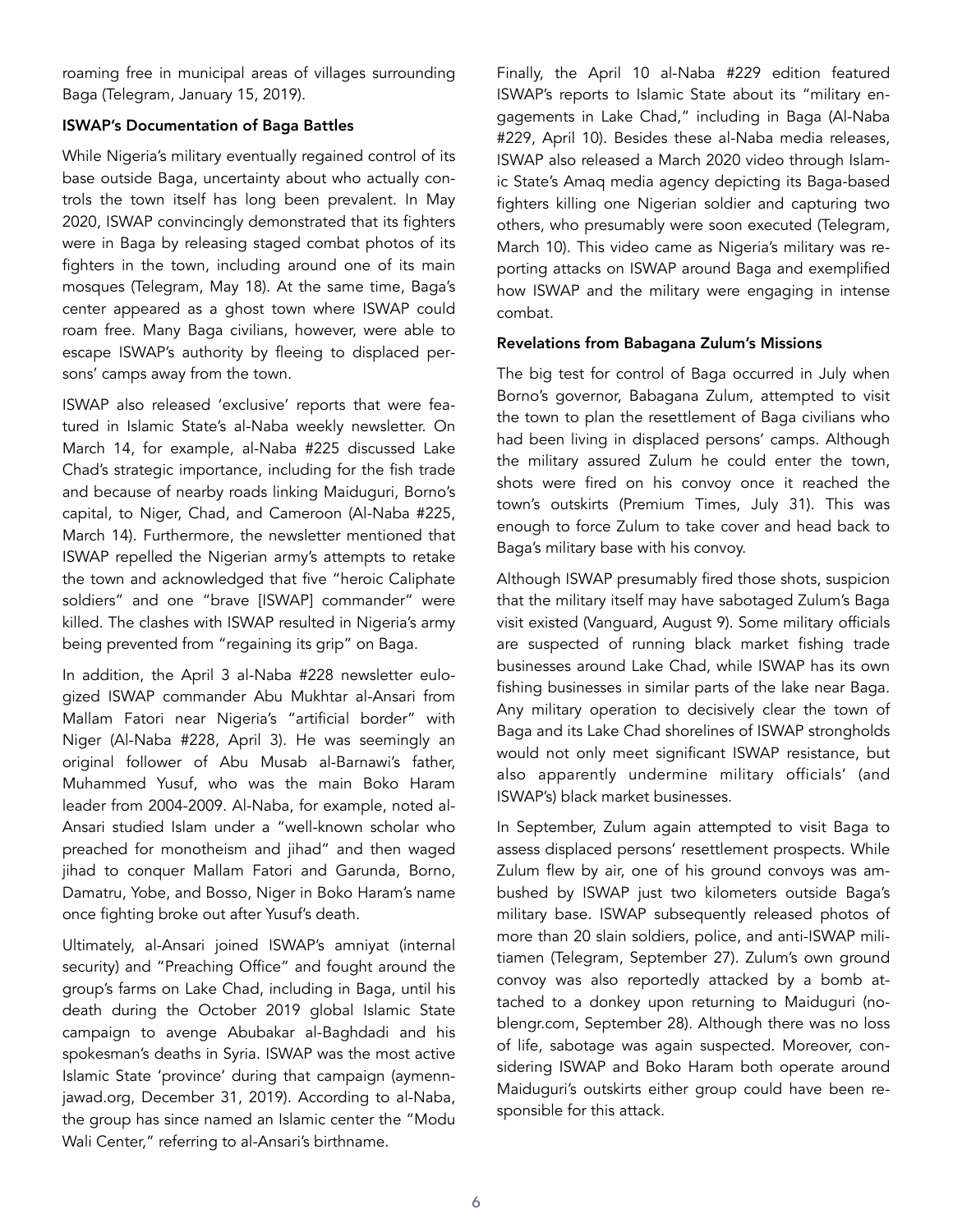These July and September attacks on Zulum's convoys, in addition to the previous months' newsletters, photosets, and videos depicting combat in Baga, demonstrate that the situation on the ground precludes any return of displaced civilians to their homes. Zulum nevertheless believes that until they return home, normalcy cannot return to Borno. He, therefore, is committed to securing Baga and other parts of Borno to facilitate their return.

The dilemma Zulum faces is that many of his programs involve non-military interventions, including rebuilding schools and developing medical, transportation, and other infrastructure in towns once lost to Boko Haram and ISWAP, but are now in tenuous government control. At the same time, he ultimately depends on the military to secure Baga and others towns so life can return to normal for civilians and rebuilding can continue. This is, however, yet to be accomplished not only in Baga, but in various other towns as well.

If Zulum waits patiently until towns are absolutely secure before returning civilians to their homes, it could easily be years, if not more than a decade, until this is accomplished. Therefore, Zulum is opting for a more expeditious approach to resettlement. As evidenced by ISWAP's attacks in Baga, the group knows what Zulum wants, and will do all it can to disrupt his plans.

*Jacob Zenn is a senior fellow on African Affairs of The Jamestown Foundation and author of Unmasking Boko Haram: Exploring Global Jihad in Nigeria, which was published in April 2020 (Boulder, CO: Lynne Rienner Publishers).* 

### HTS Leader al-Julani's New Strategy in Northwestern Syria

### *Rami Jameel*

Abu Mohammed al-Julani's Hay'at Tahrir al-Sham (HTS) has recently escalated its crackdown on jihadists groups and figures in the Idlib province of northwestern Syria ([Step News](https://stepagency-sy.net/2020/10/05/%25D8%25A3%25D8%25A8%25D9%2588-%25D8%25B9%25D8%25A8%25D8%25AF-%25D8%25A7%25D9%2584%25D8%25B1%25D8%25AD%25D9%25), October 5). The formation of HTS from al-Nusra Front in January 2017 was accompanied by a declaration that the group was severing its relationship to al-Qaeda and that it was no longer the Syrian branch of the global jihadist organization [\(Almodon](https://www.almodon.com/arabworld/2017/1/28/%D9%81%D8%AA%D8%AD-%D8%A7%D9%84%D8%B4%D8%A7%D9%85-%D8%AA%D8%B9%D9%84%D9%86-%D8%AA%D8%B4%D9%83%D9%8A%D9%84-%D9%87%D9%8A%D8%A6%D8%A9-%D8%AA%D8%AD%D8%B1%D9%8A%D8%B1-%D8%A7%D9%84%D8%B4%D8%A7%D9%85-%D9%88%D8%A7%D9%84%D8%AF%D8%B9%D8%A7%D8%A9-%D9%8A%D9%86%D8%B6%D9%85%D9%88%D9%86), January 27, 2017). Al-Nusra's repeated claims that it was breaking with al-Qaeda did not convince many policymakers or analysts, and the group remained designated as a terrorist organization by both the United Nations and the international powers who have influence in Syria. [1]

Since the formation of Huras al-Deen group (HAD) as a new branch of al-Qaeda in Syria, HTS and its leader's claims began to hold some weight. After allowing HAD to operate with some margin of freedom in the area controlled by HTS, the latter made it clear to the former in June that its jihadist fighters could only operate under the full command of HTS. Al-Julani has also made unprecedented attempts in the last few months to appeal to the West by claiming that his group was a Syrian nationalist organization with no global jihadist agenda. [2] This statement was in stark contrast to convictions that he held, fought for, and preached for many years.

Al-Julani's new strategy is based on reinventing HTS, by changing the group from having a global jihadist outlook into a locally focused jihadist organization with an agenda that is entirely dedicated to Syria, and the Syrian local Sunni community in particular. He aims to secure a position in any future political arrangement and settlement. The new strategy comes in response to dramatic changes to the dynamics of the Syrian conflict that developed following the past two years of agreements between Russia, Iran, and Turkey to share influence and cease hostilities between each other [\(Turk Press,](https://www.turkpress.co/node/53164) September 26, 2018).

Al-Julani's success will not come easily, as it will depend on convincing the major powers to make fundamental changes to their counterterrorism policies by accepting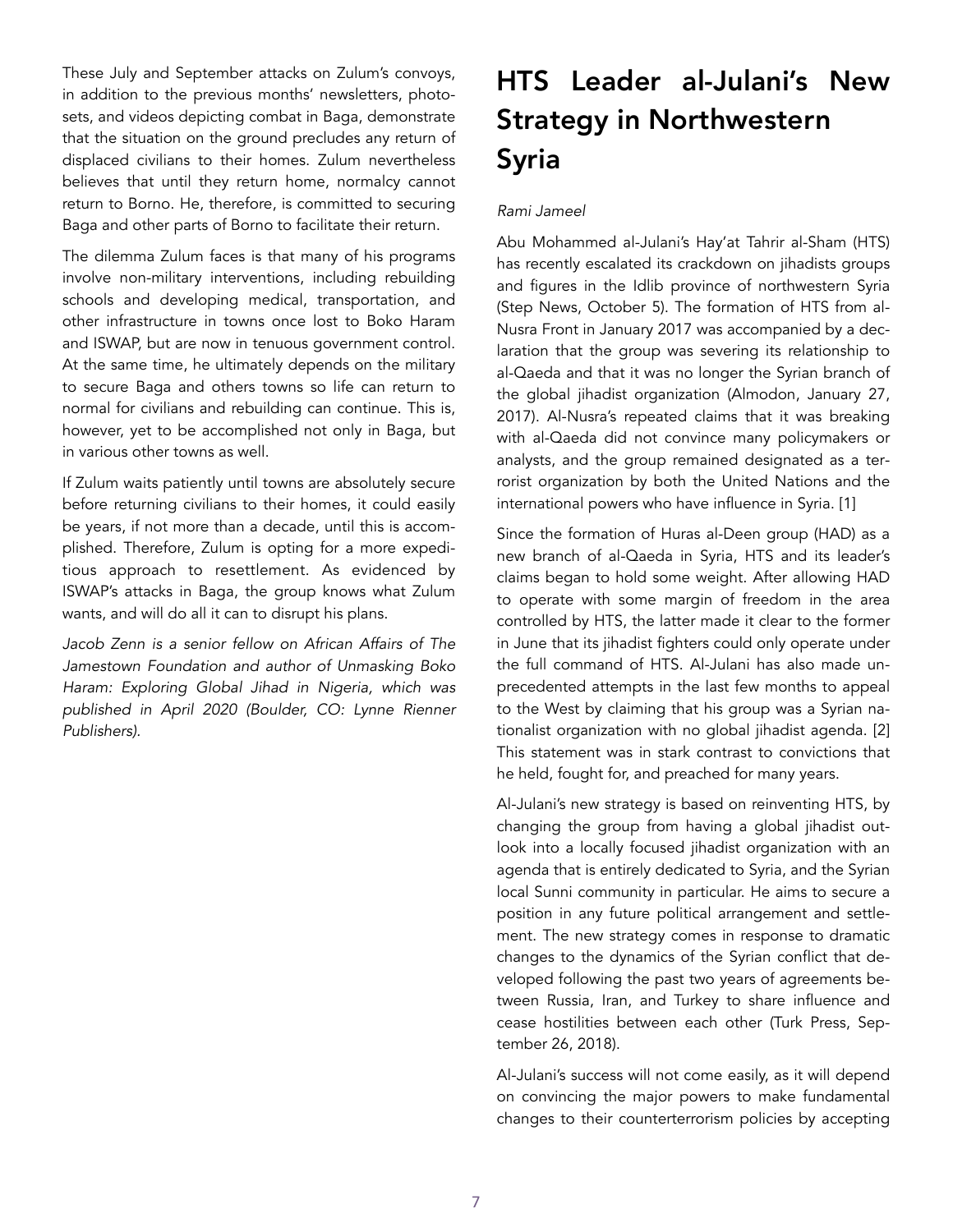Syria's largest jihadist group and allowing it to have a role in the future of Syria.

### Idlib Roads

In March, Russia—the main backer of the Syrian government of President Bashar al-Assad—signed a crucial agreement with Turkey, which has genuine interests and influence in northern Syria ([Al Jazeera,](https://www.aljazeera.net/news/politics/2020/3/5/%25D8%25B3%25D9%2588%25D8%25B1%25D9%258A%25D8%25A7-%25D8%25AA%25D8%25B1%25D9%2583%25D9%258A%25D8%25A7-%25D8%25B1%25D9%2588%25D8%25B3%25D9%258A%25D8%25A7-%25D8%25A5%25D8%25AF%25D9%2584%25D8%25A8-%25D8%25AF%25D8%25B1%25D8%25B9-%25D8%25A7%25D9%2584%25D) March 5).

The agreement included a ceasefire in Idlib and the securing of transportation routes. The agreement came after the Syrian opposition, backed by Turkey, suffered a series of setbacks in Idlib following the advance of Assad's forces with significant aerial support from Russia. The Assad forces, which included the government's Syrian Arab Army (SAA), Lebanese Hezbollah, and other Iranian-backed Shia militias, took areas in southern and eastern Idlib and managed to seize control of the strategic M5 highway, which connects the capital Damascus in the south to the northern city of Aleppo ([France](https://www.france24.com/ar/20200207-%25D8%25B3%25D9%2588%25D8%25B1%25D9%258A%25D8%25A7-%25D8%25A7%25D9%2584%25D9%2582%25D8%25AA%25D8%25A7%25D9%2584-%25D9%2585%25D8%25B3%25D8%25AA%25D8%25B9%25D8%25B1-%25D8%25A8%25D8%25A5%25D8%25AF%25D9%2584%25D8%25A8-%25D9%2588%25D9%2582%25D9%2588%25D8%25A7%25D8%25AA-%25D8%25A7%25D9%2584%25D9%2586%25D8%25B8%25D8%25A7%25D9%2585-%25)  [24 Arabic,](https://www.france24.com/ar/20200207-%25D8%25B3%25D9%2588%25D8%25B1%25D9%258A%25D8%25A7-%25D8%25A7%25D9%2584%25D9%2582%25D8%25AA%25D8%25A7%25D9%2584-%25D9%2585%25D8%25B3%25D8%25AA%25D8%25B9%25D8%25B1-%25D8%25A8%25D8%25A5%25D8%25AF%25D9%2584%25D8%25A8-%25D9%2588%25D9%2582%25D9%2588%25D8%25A7%25D8%25AA-%25D8%25A7%25D9%2584%25D9%2586%25D8%25B8%25D8%25A7%25D9%2585-%25) February 7). More than 30 Turkish soldiers were killed in the fighting ([Middle East Online](https://middle-east-online.com/%25D9%2585%25D9%2582%25D8%25AA%25D9%2584-33-%25D8%25AC%25D9%2586%25D8%25AF%25D9%258A%25D8%25A7-%25D8%25AA%25D8%25B1%25D9%2583%25D9%258A%25D8%25A7-%25D9%2581%25D9%258A-%25D8%25A3%25D8%25B3%25D9%2588%25D8%25A3-%25D8%25AD%25D8%25B5%25D9%258A%25D9%25), February 28).

In order to avoid being dragged into a larger regional military confrontation, Russia and Turkey signed the aforementioned Idlib agreement, which included operating joint patrols along the other vital highway in Idlib, the M4 (Sky News Arabia, March 13).

HTS calculated that it was in its interest to cooperate in the implementation of the agreement, as it became clear that a new stage in the conflict had begun. Neither Russia nor Turkey wanted further escalation in Syria. Russia was aware that pushing an advance of its allies into Idlib would cause a catastrophic humanitarian crisis. Such a crisis would have angered both the United States, which made it clear that it did not want a massacre in Idlib, and Turkey, which would be directly affected by any humanitarian consequences through its borders with the province [\(Al Jazeera](https://www.aljazeera.net/news/politics/2020/2/17/%D8%AA%D8%B1%D8%A7%D9%85%D8%A8-%D8%A3%D8%B1%D8%AF%D9%88%D8%BA%D8%A7%D9%86-%D8%A7%D9%84%D8%A3%D8%B3%D8%AF-%D8%A5%D8%AF%D9), February 17).

The province has become home to four million people, more than 40 percent of whom are internally displaced people who fled from other areas that have been retaken by the Assad forces and their Russian backers ([Om](https://www.omrandirasat.org/)[randirasat,](https://www.omrandirasat.org/) October 3, 2018). They have no other refuge inside Syria to go if President Assad, Russia, and the Iranian-backed forces made a final push to take the province. A large exodus into neighboring Turkey would be the likely result of such a scenario ([Enabbaladi](https://www.enabbaladi.net/archives/246219), August 13, 2018).

### Jihadists Arrested

Al-Qaeda's Huras al-Deen (HAD) and other jihadist groups decided to move in the opposite direction of HTS's locally focused policies over the past two years, especially since the Russian-Iranian-Turkish accords. However, HTS still allowed jihadists to operate freely for most of this time. After the March Russian-Turkish agreement on Idlib, HAD formed a military alliance called Fath'botu (meaning 'remain steady') ([Syria.tv,](https://www.syria.tv/%25D9%2581%25D8%25A7%25D8%25AB%25D8%25A8%25D8%25AA%25D9%2588%25D8%25A7-%25D8%25BA%25D8%25B1%25D9%2581%25D8%25A9-%25D8%25B9%25D9%2585%25D9%2584%25D9%258A%25D8%25A7%25D8%25AA-%25D8%25B9%25D8%25B3%25D9%2583%25D8%25B1%25D9%258A%25D8%25A9-%25D8%25AC%25D8%25AF%25D9%258A%25D8%25AF%25D8%25A9-%25D9%2581%25D9%258A-%25D8%25A5%25D8%25AF%25D9%25) June 13).

In a sign of the seriousness of the recent changes in its policies and strategy, HTS responded decisively and made it clear that it would not tolerate such a move. HTS ordered HAD and the other groups to dissolve their new alliance and that they could only fight (or not fight) under their command [\(Alaraby.co.uk,](https://www.alara) June 27).

Before and after that ultimatum, al-Julani ordered the arrest of influential jihadist figures like Abu Malik al-Talli. Al-Talli was once the military commander of HTS, but joined HAD. His past history with HTS did not make him immune from the organization's strict new rules [\(Aawsat](https://aawsat.com/home/article/2349271/%25D8%25A7%25D8%25B9%25D8%25AA%25D9%2582%25D8%25A7%25D9%2584-%25C2%25AB%25D8%25A3%25D8%25A8%25D9%2588-%25D9%2585%25D8%25A7%25D9%2584%25D9%2583-%25D8%25A7%25D9%2584%25D8%25AA%25D9%2584%25D9%258A%25C2%25BB-%25D8%25A8%25D), June 23).

Foreign figures who refused to obey al-Julani's orders were also arrested. The arrest of the French jihadist Omar Omsen (a.k.a. Omar Diabi) was a significant development. He was a prominent European jihadist who came to Syria in 2013. He was believed to be behind recruitment efforts that drew most of the French jihadists currently in Syria [\(Enabbaladi](https://www.enabbaladi.net/archives/418439), September 24). His arrest was viewed as a message to the West that HTS was ready and willing to cooperate on the thorny issue of Western jihadists.

In addition to arresting key jihadist leaders, HTS also came into conflict with HAD while imposing it new rules. The outcome was a decisive HTS victory that consolidated its control over the other armed groups ([Alaraby.](https://www.alaraby.co.uk/%D8%B3%D9%88%D8%B1%D9%8A%D8%A9-) [co.uk](https://www.alaraby.co.uk/%D8%B3%D9%88%D8%B1%D9%8A%D8%A9-), June 27).

### Conclusion

Al-Julani's quest to reinvent his organization has come to its highest point. His fate will eventually depend on the calculations of world and regional powers. Thus far, his group has remained fairly united and loyal to him. This unity is due to the group's continued ability to govern Idlib and profit from controlling border crossings with Turkey in the north and west and the Syrian government areas in the south and east [\(Harmoon](https://www.harmoo), May 7). Al-Julani's power will always depend on holding abso